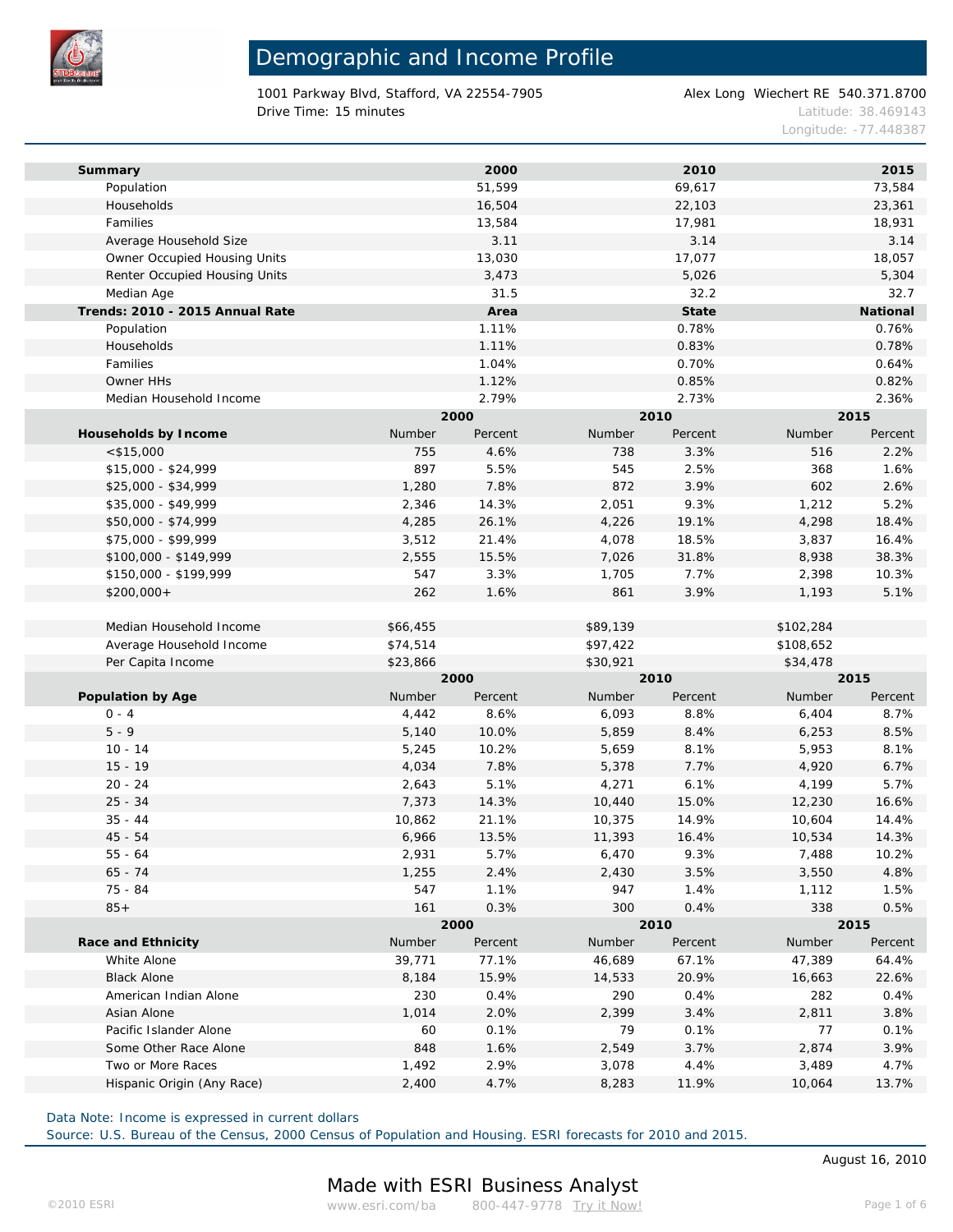

1001 Parkway Blvd, Stafford, VA 22554-7905 Alex Long Wiechert RE 540.371.8700 **Drive Time: 15 minutes Latitude: 38.469143** 

Longitude: -77.448387

### Trends 2010-2015



Population by Age







2010 Population by Race



2010 Percent Hispanic Origin: 11.9%

Source: U.S. Bureau of the Census, 2000 Census of Population and Housing. ESRI forecasts for 2010 and 2015.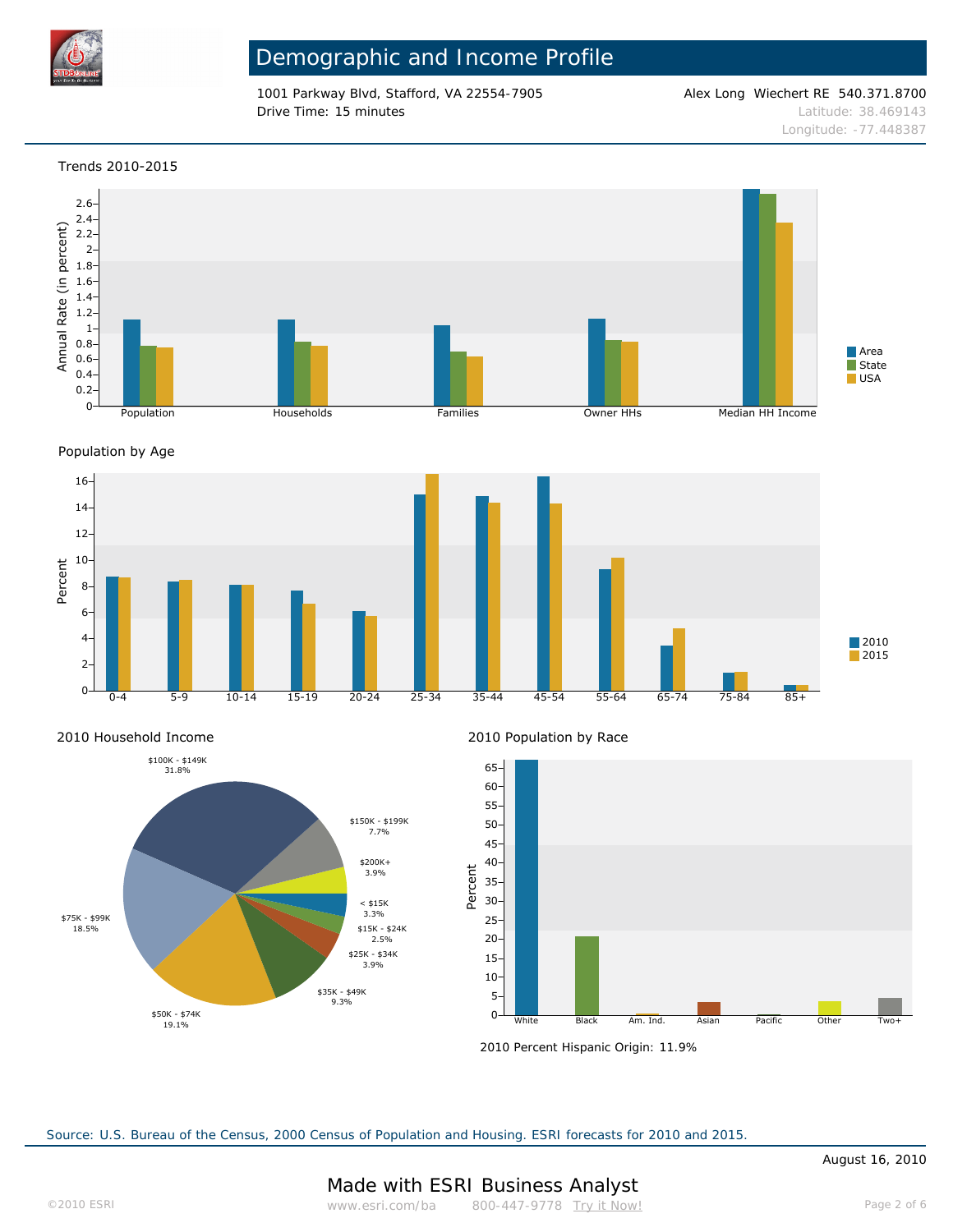

1001 Parkway Blvd, Stafford, VA 22554-7905 Alex Long Wiechert RE 540.371.8700 **Drive Time: 25 minutes Latitude: 38.469143** 

Longitude: -77.448387

| Summary                         |          | 2000    |          | 2010    |          | 2015     |  |
|---------------------------------|----------|---------|----------|---------|----------|----------|--|
| Population                      |          | 246,522 |          | 322,087 |          | 342,379  |  |
| Households                      |          | 84,457  |          | 111,379 |          | 118,943  |  |
| Families                        |          | 62,432  |          | 80,600  |          | 85,411   |  |
| Average Household Size          |          | 2.85    |          | 2.83    |          | 2.82     |  |
| Owner Occupied Housing Units    |          | 56,029  |          | 72,218  |          | 77,017   |  |
| Renter Occupied Housing Units   |          | 28,428  |          | 39,161  |          | 41,926   |  |
| Median Age                      |          | 31.5    |          | 32.9    |          | 33.3     |  |
| Trends: 2010 - 2015 Annual Rate |          | Area    |          | State   |          | National |  |
| Population                      |          | 1.23%   |          | 0.78%   |          | 0.76%    |  |
| Households                      |          | 1.32%   |          | 0.83%   |          | 0.78%    |  |
| Families                        |          | 1.17%   |          | 0.70%   |          | 0.64%    |  |
| Owner HHs                       |          | 1.30%   |          | 0.85%   |          | 0.82%    |  |
| Median Household Income         |          | 2.79%   |          | 2.73%   |          | 2.36%    |  |
|                                 |          | 2000    | 2010     |         | 2015     |          |  |
| Households by Income            | Number   | Percent | Number   | Percent | Number   | Percent  |  |
| $<$ \$15,000                    | 5,572    | 6.6%    | 5,241    | 4.7%    | 4,013    | 3.4%     |  |
| \$15,000 - \$24,999             | 6,602    | 7.8%    | 4,729    | 4.2%    | 3,550    | 3.0%     |  |
| \$25,000 - \$34,999             | 9,025    | 10.7%   | 6,335    | 5.7%    | 4,718    | 4.0%     |  |
| \$35,000 - \$49,999             | 14,035   | 16.7%   | 14,628   | 13.1%   | 9,803    | 8.2%     |  |
| \$50,000 - \$74,999             | 20,678   | 24.5%   | 23,705   | 21.3%   | 25,821   | 21.7%    |  |
| \$75,000 - \$99,999             | 13,794   | 16.4%   | 20,282   | 18.2%   | 20,536   | 17.3%    |  |
| \$100,000 - \$149,999           | 10,917   | 13.0%   | 26,552   | 23.8%   | 36,520   | 30.7%    |  |
| \$150,000 - \$199,999           | 2,309    | 2.7%    | 6,599    | 5.9%    | 9,314    | 7.8%     |  |
| $$200,000+$                     | 1,340    | 1.6%    | 3,308    | 3.0%    | 4,668    | 3.9%     |  |
|                                 |          |         |          |         |          |          |  |
| Median Household Income         | \$57,639 |         | \$75,918 |         | \$87,124 |          |  |
| Average Household Income        | \$66,775 |         | \$85,911 |         | \$96,828 |          |  |
| Per Capita Income               | \$23,173 |         | \$30,076 |         | \$34,031 |          |  |
|                                 |          | 2000    |          | 2010    |          | 2015     |  |
| Population by Age               | Number   | Percent | Number   | Percent | Number   | Percent  |  |
| $0 - 4$                         | 20,211   | 8.2%    | 26,195   | 8.1%    | 27,633   | 8.1%     |  |
| $5 - 9$                         | 21,377   | 8.7%    | 24,333   | 7.6%    | 25,994   | 7.6%     |  |
| $10 - 14$                       | 20,555   | 8.3%    | 22,964   | 7.1%    | 24,656   | 7.2%     |  |
| $15 - 19$                       | 18,770   | 7.6%    | 23,918   | 7.4%    | 22,789   | 6.7%     |  |
| $20 - 24$                       | 18,223   | 7.4%    | 24,295   | 7.5%    | 25,085   | 7.3%     |  |
| $25 - 34$                       | 38,499   | 15.6%   | 49,356   | 15.3%   | 54,735   | 16.0%    |  |
| $35 - 44$                       | 45,071   | 18.3%   | 46,220   | 14.4%   | 47,785   | 14.0%    |  |
| $45 - 54$                       | 31,527   | 12.8%   | 47,923   | 14.9%   | 45,908   | 13.4%    |  |
| $55 - 64$                       | 16,556   | 6.7%    | 31,279   | 9.7%    | 35,764   | 10.4%    |  |
| $65 - 74$                       | 8,988    | 3.6%    | 15,036   | 4.7%    | 20,231   | 5.9%     |  |
| 75 - 84                         | 5,070    | 2.1%    | 7,541    | 2.3%    | 8,454    | 2.5%     |  |
| $85+$                           | 1,675    | 0.7%    | 3,027    | 0.9%    | 3,345    | 1.0%     |  |
|                                 |          | 2000    |          | 2010    |          | 2015     |  |
| Race and Ethnicity              | Number   | Percent | Number   | Percent | Number   | Percent  |  |
| White Alone                     | 175,022  | 71.0%   | 198,918  | 61.8%   | 205,862  | 60.1%    |  |
| <b>Black Alone</b>              | 47,005   | 19.1%   | 67,478   | 21.0%   | 72,391   | 21.1%    |  |
| American Indian Alone           | 1,031    | 0.4%    | 1,383    | 0.4%    | 1,425    | 0.4%     |  |
| Asian Alone                     | 7,299    | 3.0%    | 17,579   | 5.5%    | 20,776   | 6.1%     |  |
| Pacific Islander Alone          | 292      | 0.1%    | 415      | 0.1%    | 423      | 0.1%     |  |
| Some Other Race Alone           | 7,910    | 3.2%    | 20,764   | 6.4%    | 23,582   | 6.9%     |  |
| Two or More Races               | 7,963    | 3.2%    | 15,550   | 4.8%    | 17,920   | 5.2%     |  |
| Hispanic Origin (Any Race)      | 18,336   | 7.4%    | 52,423   | 16.3%   | 63,524   | 18.6%    |  |
|                                 |          |         |          |         |          |          |  |

Data Note: Income is expressed in current dollars

Source: U.S. Bureau of the Census, 2000 Census of Population and Housing. ESRI forecasts for 2010 and 2015.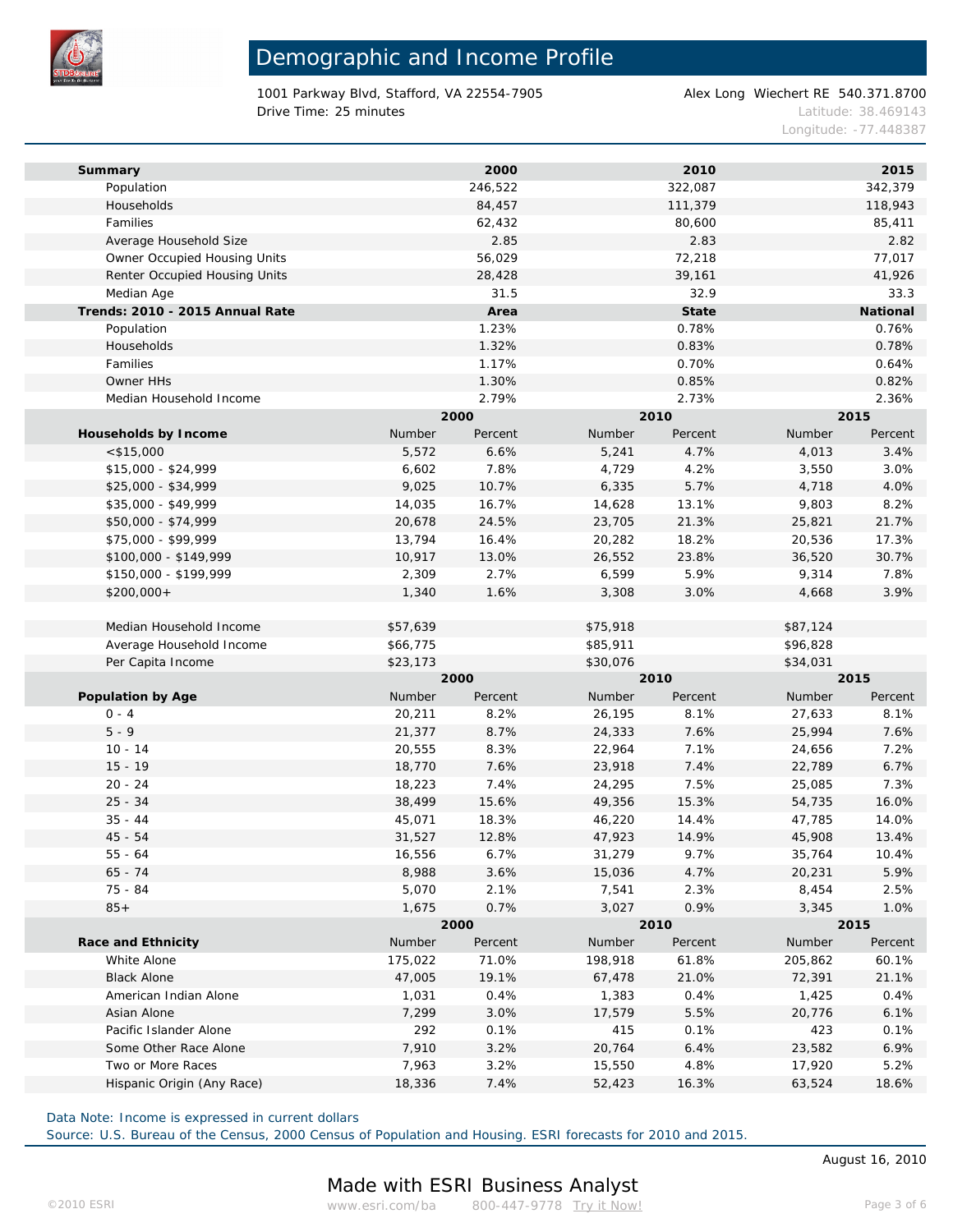

1001 Parkway Blvd, Stafford, VA 22554-7905 Alex Long Wiechert RE 540.371.8700 **Drive Time: 25 minutes Latitude: 38.469143** 

Longitude: -77.448387

### Trends 2010-2015



Population by Age



2010 Household Income



2010 Population by Race



2010 Percent Hispanic Origin: 16.3%

Source: U.S. Bureau of the Census, 2000 Census of Population and Housing. ESRI forecasts for 2010 and 2015.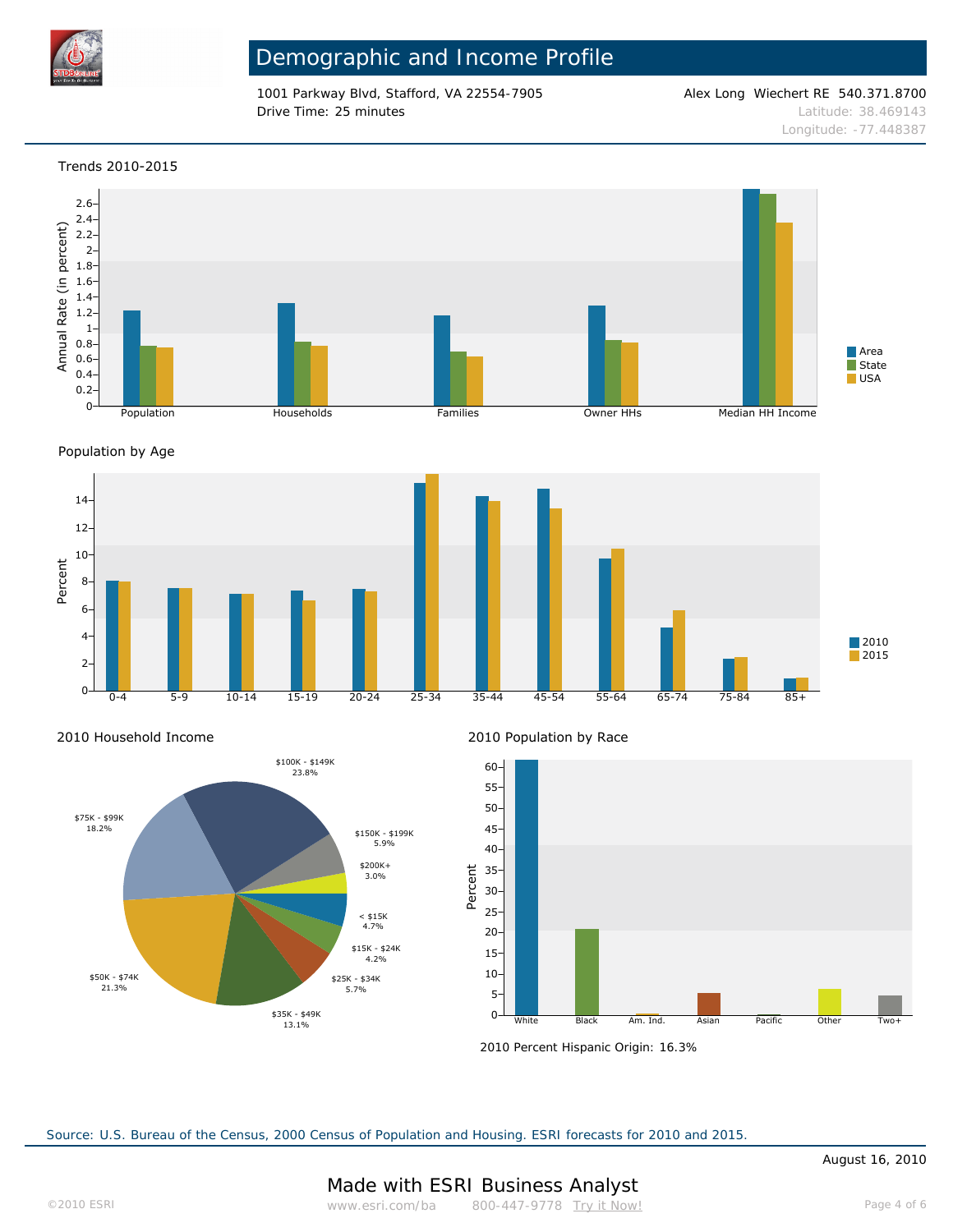

1001 Parkway Blvd, Stafford, VA 22554-7905 Alex Long Wiechert RE 540.371.8700 Drive Time: 30 minutes Latitude: 38.469143

Longitude: -77.448387

| Summary                         |          | 2000    |          | 2010    |           | 2015     |  |
|---------------------------------|----------|---------|----------|---------|-----------|----------|--|
| Population                      |          | 362,595 |          | 471,509 |           | 500,930  |  |
| Households                      |          | 122,423 |          | 162,231 |           | 173,146  |  |
| Families                        |          | 92,691  |          | 120,091 |           | 127,205  |  |
| Average Household Size          |          | 2.89    |          | 2.86    |           | 2.85     |  |
| Owner Occupied Housing Units    |          | 86,785  |          | 111,904 |           | 119,020  |  |
| Renter Occupied Housing Units   |          | 35,638  |          | 50,327  |           | 54,126   |  |
| Median Age                      |          | 32.1    |          | 33.4    |           | 33.7     |  |
| Trends: 2010 - 2015 Annual Rate |          | Area    |          | State   |           | National |  |
| Population                      |          | 1.22%   |          | 0.78%   |           | 0.76%    |  |
| Households                      |          | 1.31%   |          | 0.83%   |           | 0.78%    |  |
| Families                        |          | 1.16%   |          | 0.70%   |           | 0.64%    |  |
| Owner HHs                       |          | 1.24%   |          | 0.85%   |           | 0.82%    |  |
| Median Household Income         |          | 3.01%   |          | 2.73%   |           | 2.36%    |  |
|                                 |          | 2000    | 2010     |         | 2015      |          |  |
| Households by Income            | Number   | Percent | Number   | Percent | Number    | Percent  |  |
| $<$ \$15,000                    | 7,160    | 5.9%    | 6,621    | 4.1%    | 4,953     | 2.9%     |  |
| $$15,000 - $24,999$             | 8,606    | 7.0%    | 6,172    | 3.8%    | 4,556     | 2.6%     |  |
| \$25,000 - \$34,999             | 11,918   | 9.7%    | 8,137    | 5.0%    | 5,977     | 3.5%     |  |
| \$35,000 - \$49,999             | 19,428   | 15.9%   | 19,437   | 12.0%   | 12,600    | 7.3%     |  |
| \$50,000 - \$74,999             | 30,576   | 25.0%   | 35,088   | 21.6%   | 37,315    | 21.6%    |  |
| \$75,000 - \$99,999             | 21,424   | 17.5%   | 30,900   | 19.0%   | 30,097    | 17.4%    |  |
| \$100,000 - \$149,999           | 17,108   | 14.0%   | 39,804   | 24.5%   | 55,214    | 31.9%    |  |
| \$150,000 - \$199,999           | 3,923    | 3.2%    | 10,727   | 6.6%    | 15,013    | 8.7%     |  |
| $$200,000+$                     | 2,186    | 1.8%    | 5,344    | 3.3%    | 7,420     | 4.3%     |  |
|                                 |          |         |          |         |           |          |  |
| Median Household Income         | \$60,832 |         | \$78,380 |         | \$90,887  |          |  |
| Average Household Income        | \$69,780 |         | \$89,241 |         | \$100,366 |          |  |
| Per Capita Income               | \$23,918 |         | \$30,971 |         | \$34,976  |          |  |
|                                 |          | 2000    |          | 2010    |           | 2015     |  |
| Population by Age               | Number   | Percent | Number   | Percent | Number    | Percent  |  |
| $0 - 4$                         | 29,165   | 8.0%    | 38,062   | 8.1%    | 40,160    | 8.0%     |  |
| $5 - 9$                         | 31,500   | 8.7%    | 35,959   | 7.6%    | 38,431    | 7.7%     |  |
| $10 - 14$                       | 30,855   | 8.5%    | 34,464   | 7.3%    | 37,038    | 7.4%     |  |
| $15 - 19$                       | 27,370   | 7.5%    | 34,734   | 7.4%    | 33,205    | 6.6%     |  |
| $20 - 24$                       | 24,228   | 6.7%    | 32,562   | 6.9%    | 33,672    | 6.7%     |  |
| $25 - 34$                       | 55,803   | 15.4%   | 70,867   | 15.0%   | 78,331    | 15.6%    |  |
| $35 - 44$                       | 67,938   | 18.7%   | 69,175   | 14.7%   | 71,887    | 14.4%    |  |
| $45 - 54$                       | 48,479   | 13.4%   | 71,602   | 15.2%   | 68,517    | 13.7%    |  |
| $55 - 64$                       | 25,002   | 6.9%    | 46,932   | 10.0%   | 52,863    | 10.6%    |  |
| $65 - 74$                       | 12,734   | 3.5%    | 22,206   | 4.7%    | 30,052    | 6.0%     |  |
| 75 - 84                         | 7,162    | 2.0%    | 10,642   | 2.3%    | 12,079    | 2.4%     |  |
| $85+$                           | 2,359    | 0.7%    | 4,304    | 0.9%    | 4,695     | 0.9%     |  |
|                                 | 2000     |         | 2010     |         |           | 2015     |  |
| Race and Ethnicity              | Number   | Percent | Number   | Percent | Number    | Percent  |  |
| White Alone                     | 255,818  | 70.6%   | 291,075  | 61.7%   | 300,292   | 59.9%    |  |
| <b>Black Alone</b>              | 70,265   | 19.4%   | 98,411   | 20.9%   | 105,682   | 21.1%    |  |
| American Indian Alone           | 1,445    | 0.4%    | 2,000    | 0.4%    | 2,084     | 0.4%     |  |
| Asian Alone                     | 11,936   | 3.3%    | 27,729   | 5.9%    | 32,739    | 6.5%     |  |
| Pacific Islander Alone          | 401      | 0.1%    | 575      | 0.1%    | 586       | 0.1%     |  |
| Some Other Race Alone           | 10,896   | 3.0%    | 28,772   | 6.1%    | 33,034    | 6.6%     |  |
| Two or More Races               | 11,834   | 3.3%    | 22,947   | 4.9%    | 26,513    | 5.3%     |  |
| Hispanic Origin (Any Race)      | 26,229   | 7.2%    | 74,961   | 15.9%   | 91,476    | 18.3%    |  |
|                                 |          |         |          |         |           |          |  |

Data Note: Income is expressed in current dollars

Source: U.S. Bureau of the Census, 2000 Census of Population and Housing. ESRI forecasts for 2010 and 2015.